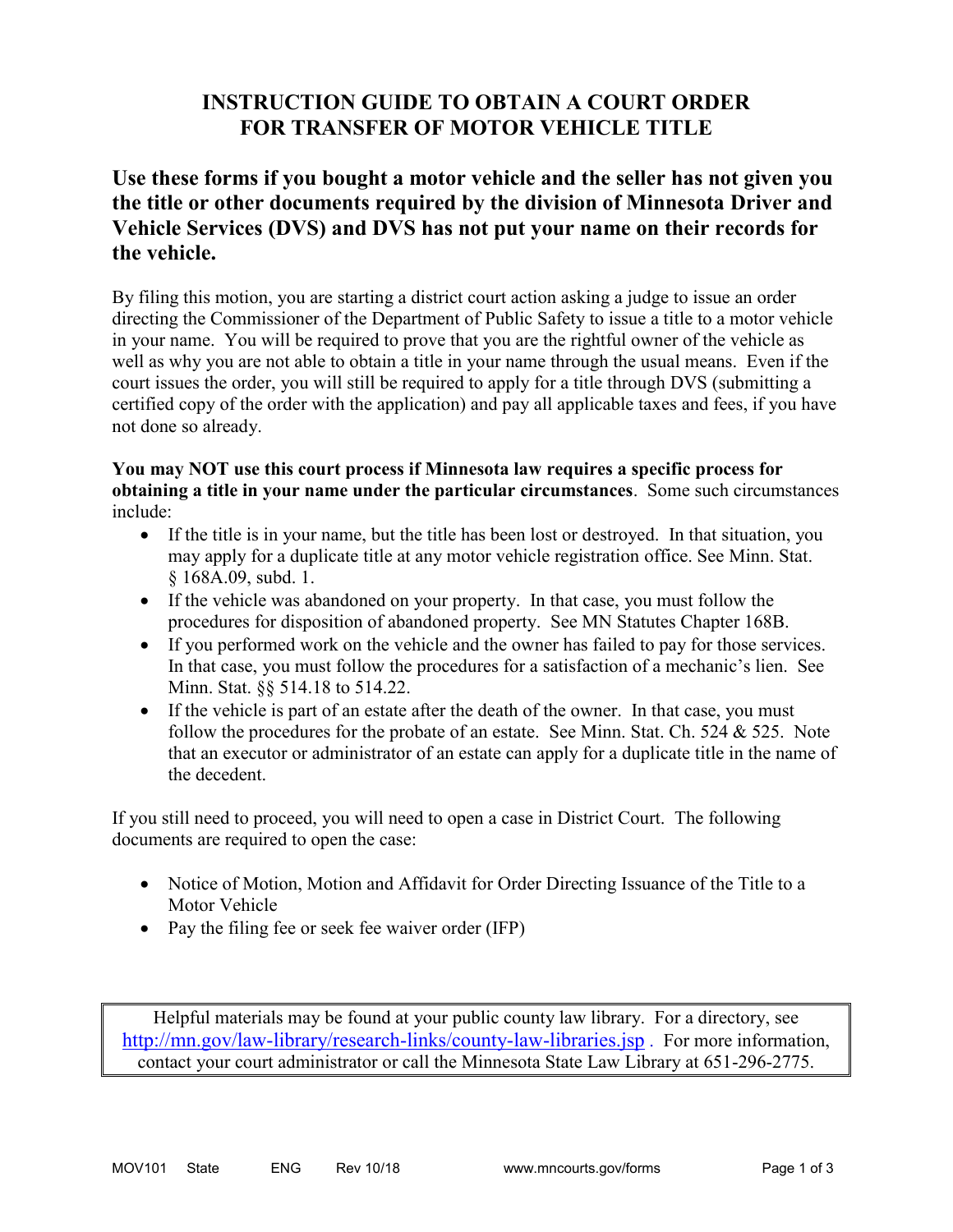Steps to bring your case before the judge:

- 1. Complete all information on the Notice of Motion, Motion and Affidavit for Order Directing Issuance of Title to a Motor Vehicle. Call or go to court administration and request a date and time for a hearing on your motion. Fill in the hearing information on your Motion. **You will need to appear in court for the hearing**. **DO NOT**  complete the Affidavit of Mailing section at this time.
- 2. **Sign** the Notice of Motion, Motion and Affidavit under penalty of perjury. Then **print** your name and other information on the lines under your signature.

By signing your name under penalty of perjury, you are stating that the information in the document is true to the best of your knowledge. If you know something in the form is not true when you sign it, you could be found guilty of the crime of perjury (see Minn. Stat. § 609.48, [https://www.revisor.mn.gov/statutes/?id=609.48\)](https://www.revisor.mn.gov/statutes/?id=609.48).Sign and date the Notice of Motion, Motion and Affidavit for Order Directing Issuance of Title to a Motor Vehicle under penalty of perjury.

- 3. Make a copy of the signed Notice of Motion, Motion and Affidavit for Order Directing Issuance of Title to a Motor Vehicle for each person you have named as a seller of the vehicle and a copy for the Commissioner of the Department of Public Safety. Make one additional copy for your records.
- 4. A copy of the Notice of Motion, Motion and Affidavit for Order Directing Issuance of Title to a Motor Vehicle must be served on the seller(s) and the Commissioner of the Department of Public Safety by first class mail. The copy for the Commissioner of the Department of Public Safety may be mailed to:

### **The Commissioner of the Department of Public Safety C/o Attorney General's Office, Public Safety Division 445 Minnesota Street Suite 1800 St. Paul MN 55101-2134**

Service may also be by personal service in accordance with the Minnesota Rules of Court, Rules of Civil Procedure, Rule 4.03 Personal Service.

#### **Mailed service or personal service must be made by someone at least eighteen (18) years of age and not a party to the action. Papers cannot be served on legal holidays. Service must be completed at least 28 days before the hearing date. 3 days must be added if service is by mail.**

5. The "Affidavit of Mailing" forms tell the court who served the papers on the other parties (sellers and the Commissioner of Public Safety), and how and when the papers were served.